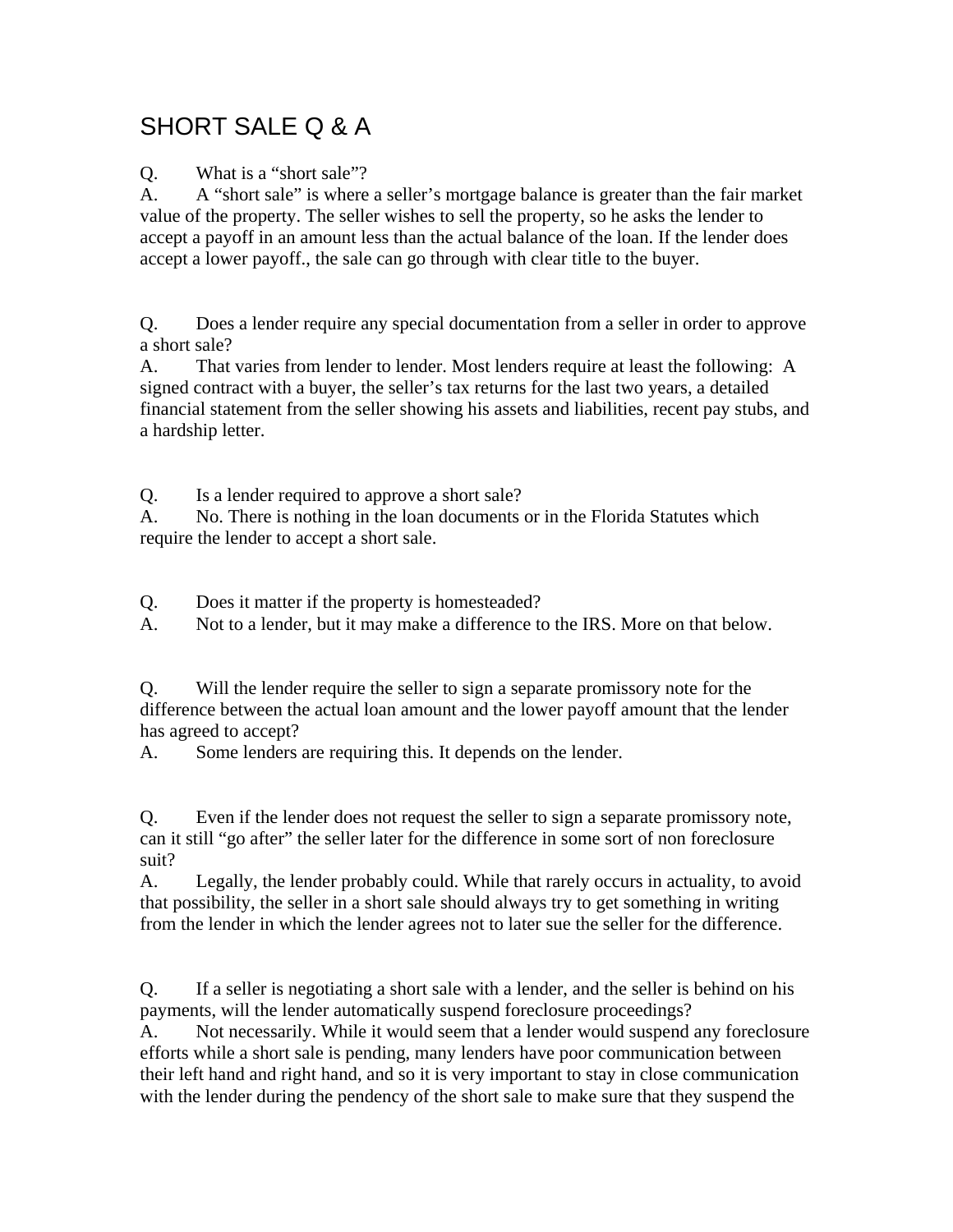foreclosure action until the matter is resolved. Of course, if the short sale goes through, the lender will dismiss any pending foreclosure action prior to closing.

Q. Will the seller's credit score be negatively impacted by a short sale? A. Yes, it will be, but credit scoring is a complex matter. The short sale will generally appear as "loan settled for less than the amount owed", or some similar verbiage. The seller's credit score could possibly be lowered as much as it would be in a foreclosure.

Q. What if a tenant is occupying the premises? Do they have to vacate in the event of a short sale?

A. In this respect, short sales are not different than standard sales. If there is a tenant in the premises, the new buyer has to honor the lease.

Q. Are there any special contract forms I should use for a short sale contract? A. Yes. Many licensees have developed their own special forms and addenda to be used in a short sale. Two good forms produced by the Florida Association of REALTORS® are the "Short Sale Addendum to Exclusive Right of Sale Listing Agreement" (ERSA-1), for the listing agreement and the "Short Sale Addendum to Purchase and Sale Agreement" (SSA-2) for the sales contract. On the Association's member website www.swflrealtors.com, two additional forms are available: "Short Sale Addendum to Exclusive Right of Sale Listing Agreement" and the "Short Sale Addendum to Purchase and Sale Contract"

Q. Should the seller and buyer consult an attorney or an accountant with respect to a short sale?

A. There are many legal and tax implications of a short sale, particularly for the seller. For example, the seller may face a large "cancellation of debt" tax bill from the IRS on a short sale, except on a homesteaded property. It is recommended that the seller and buyer consult the appropriate legal and tax professionals if they have questions.

Q. Can the seller sign more than one contract with more than one buyer, and submit all of the contracts to his lender, with the lender agreeing to only one? A. It depends on the seller's lender. Some lenders require the seller to solicit as many contracts as possible, with each contract being contingent upon the seller's lender approval. Then the seller's lender approves only one of those contracts, and hopefully the deal then closes. Other lenders tell the seller to sign only the best contract, and send only that one best contract to them for approval.